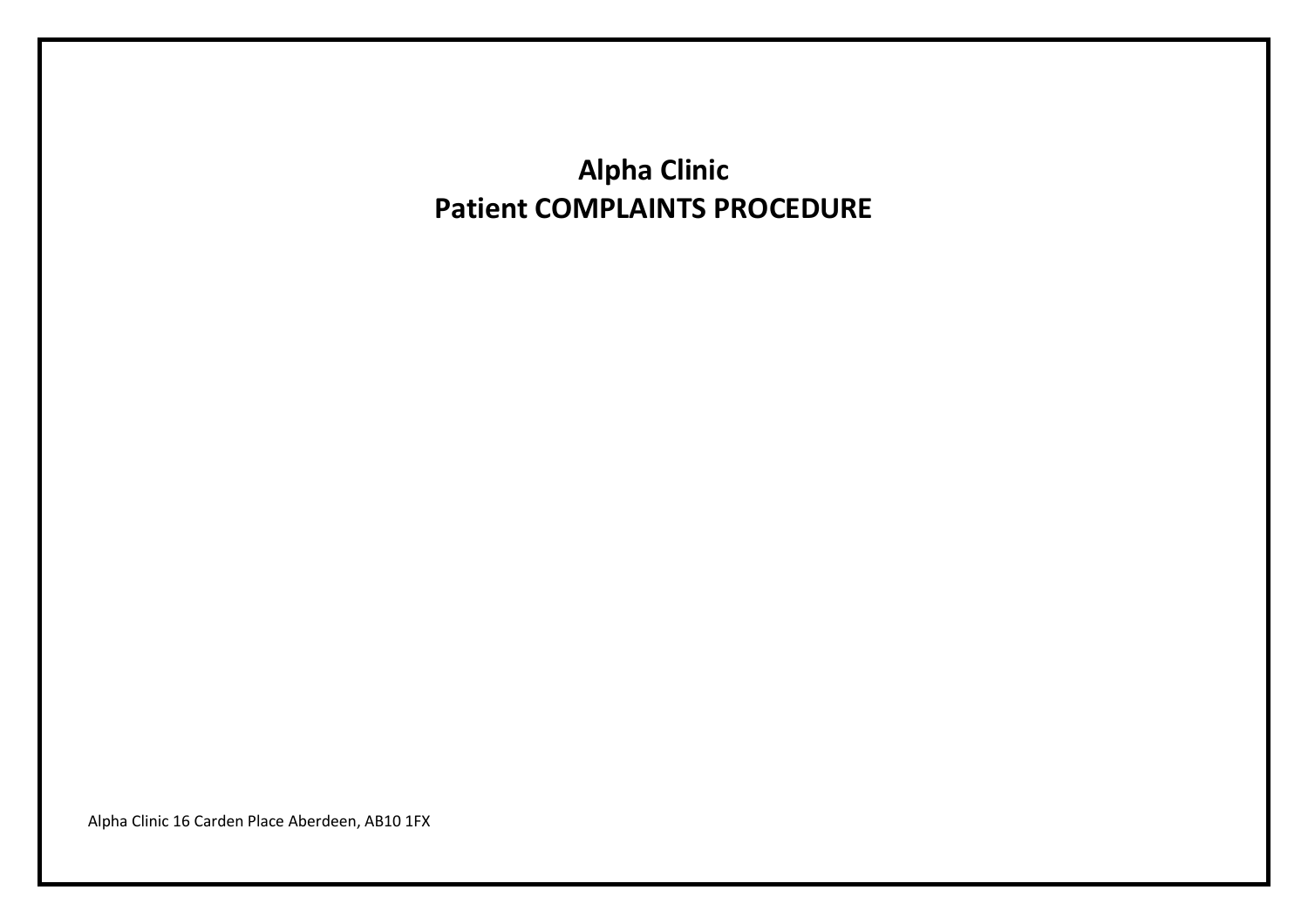#### **Making a complaint**

If you have any complaints or concerns about the service that you have received from the doctors or staff working for this practice, please let us know.

We hope that most problems can be sorted out easily and quickly, often at the time they arise and with the person concerned. If your problem cannot be sorted out in this way and you wish to make a complaint, we would like you to let us know **as soon as possible** – ideally within a matter of days or at most a few weeks – because this will enable us to establish what happened more easily. If it is not possible to do that, please let us have details of your complaint:

- Within 6 months of the incident that caused the problem; or
- Within 6 months of discovering that you have a problem, provided that is within 12 months of the incident.

The Manager and Directors will be pleased to deal with any complaint. He/she will explain the procedure to you and make sure that your concerns are dealt with promptly. You can make your complaint:

## *In person* – ask to speak to Reception

*In writing* – some complaints may be easier to explain in writing - please give as much information as can, then send your complaint to the Hospital for the attention of the Clinic manager and or Directors as soon as possible

#### **What we shall do**

Our complaints procedure is designed to make sure that we settle any complaints as quickly as possible.

We shall acknowledge your complaint within 10 working days and aim to have looked into your complaint within 20 working days of the date you raised it. We shall then be in a position to offer you an explanation, or a meeting with the people involved.

When we look into your complaint, we shall aim to:

- find out what happened and what went wrong
- make it possible for you to discuss the problem with those concerned, if you would like this
- make sure you receive an apology, where appropriate
- identify what we can do to make sure the problem doesn't happen again.

At the end of the investigation your complaint will be discussed with you in detail, either in person or in writing.

#### **Complaining on behalf of someone else**

Please note that we keep strictly to the rules of medical confidentiality. If you are complaining on behalf of someone else, we have to know that you have his or her permission to do so. A note signed by the person concerned will be needed, unless they are incapable (because of illness) of providing this.